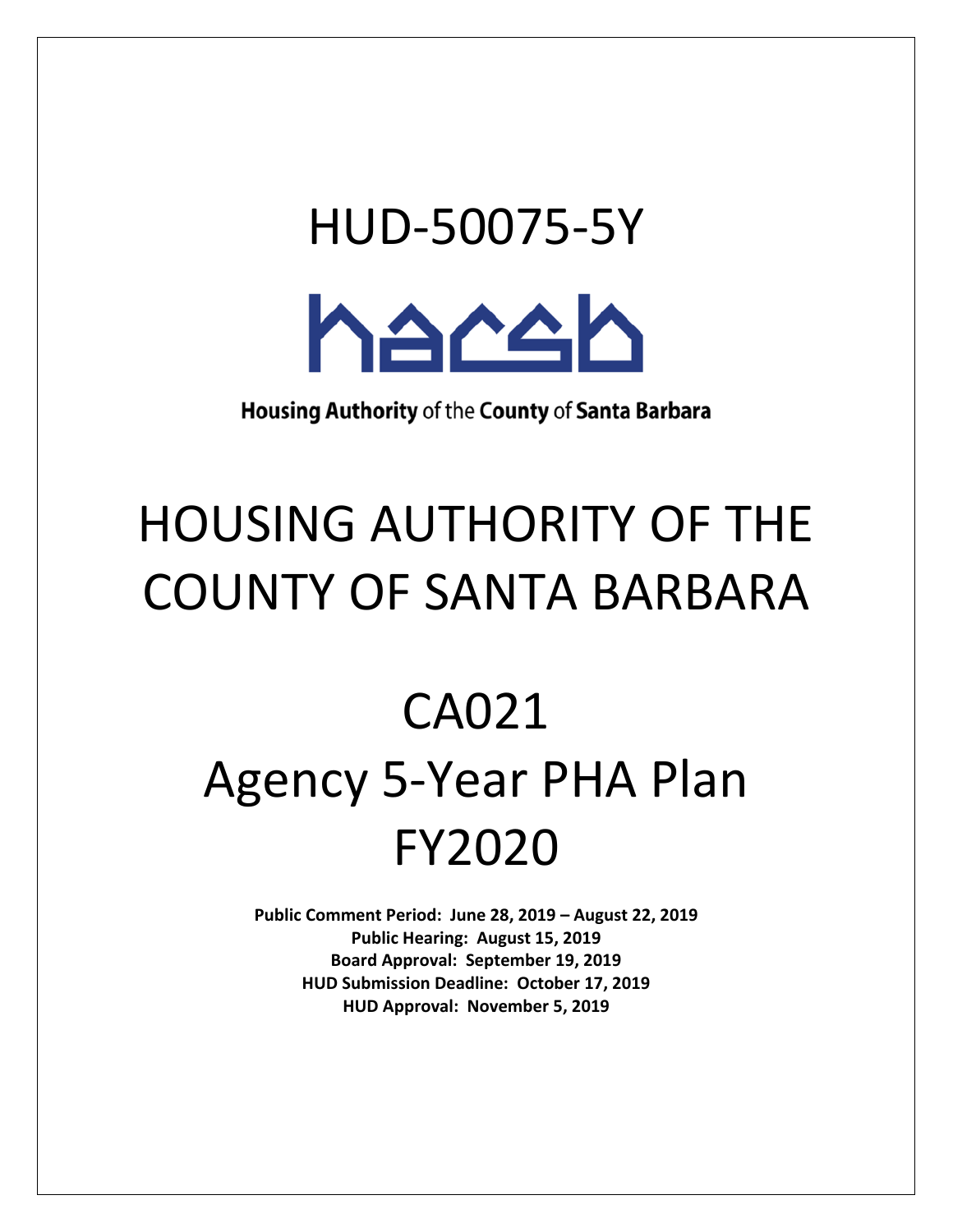#### **2020 5-YEAR AGENCY PLAN**

#### **B.1 MISSION**

 extremely low-income families in the PHA's jurisdiction for the next five years. State the PHA's mission for serving the needs of low-income, very low-income, and (24 CFR §903.6(a)(1)).

 decent, safe and sanitary housing is central to the physical and emotional health, the The Housing Authority of the County of Santa Barbara is founded on the belief that productivity, and the self-esteem of the people it serves.

 the County of Santa Barbara in an environment which preserves personal dignity, and in Our mission is to provide affordable housing opportunities for low income households in a manner which maintains the public trust.

In carrying our mission, we are committed to:

- Increasing housing choices
- Respect for HACSB clients and employees
- Excellence in management and operations
- Dispersal of assisted housing throughout Santa Barbara County
- Cooperative and respectful working relationships with the public, neighborhood and community organizations, and other units of government.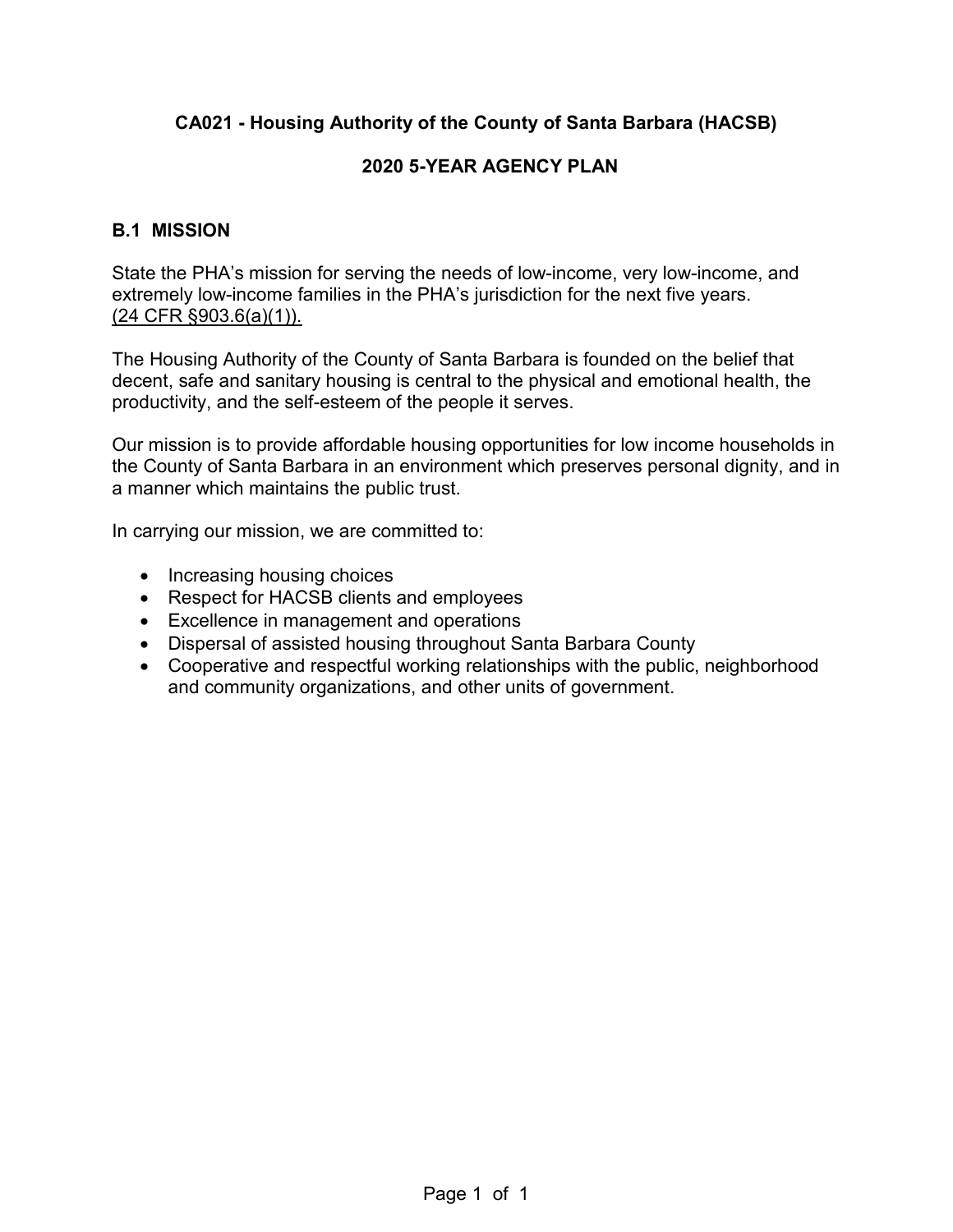#### **2020 5-YEAR AGENCY PLAN**

#### **B.2 GOALS AND OBJECTIVES**

Identify the PHA's quantifiable goals and objectives that will enable the PHA to serve the needs of low-income, very low-income and extremely low-income families for the next five years. (24 CFR §903.6(b)(1)).

Objective: Increase housing choices for families and individuals. **PHA Goal: Expand the supply of assisted housing.**<br>
Objective: Increase housing choices for families and in

#### **PHA Goal: Improve the quality of assisted housing**

Objective: Maintain safe, decent, sanitary units and improve quality of life for residents living in public housing developments.

#### **PHA Goal: Increase assisted housing choices.**

Objective: Balance service delivery in all housing market areas.

 and individuals. The HACSB uses various tools to expand these opportunities including but not limited to the Demolition Disposition process, the Low Income Housing Tax multiple projects planned or underway. They are as follows: The HACSB is actively pursuing opportunities to expand housing choices for families Credit Program (LIHTC) and other financing opportunities. The excellent reputation of the HACSB in terms of property rehabilitation and development enables it to explore a wider range of possibilities within Santa Barbara County. To that end, the HACSB has

- 1. New Construction of 80 units in Santa Maria, Ca. This project will house veterans and special needs residents. Completion is expected in 2019 or early 2020.
- 2. A Demolition Disposition, RAD Conversion of Guadalupe Ranch Acres, a 52 unit Public Housing site in Guadalupe, Ca. In addition, the Housing Authority will be utilizing Demolition Disposition HUD Section 18 to transfer the subsidy from 9 units of Public Housing in Lompoc, Ca and 4 units of Public Housing Guadalupe, Ca to this site to expand the unit count at the new Guadalupe Ranch Acres, a site which will be renamed and completely redeveloped to 80 units.
- 3. New Construction of 59 units on Santa Barbara Metropolitan Transit District's (MTD) land in the Goleta area of the County. MTD is considering HACSB's proposal.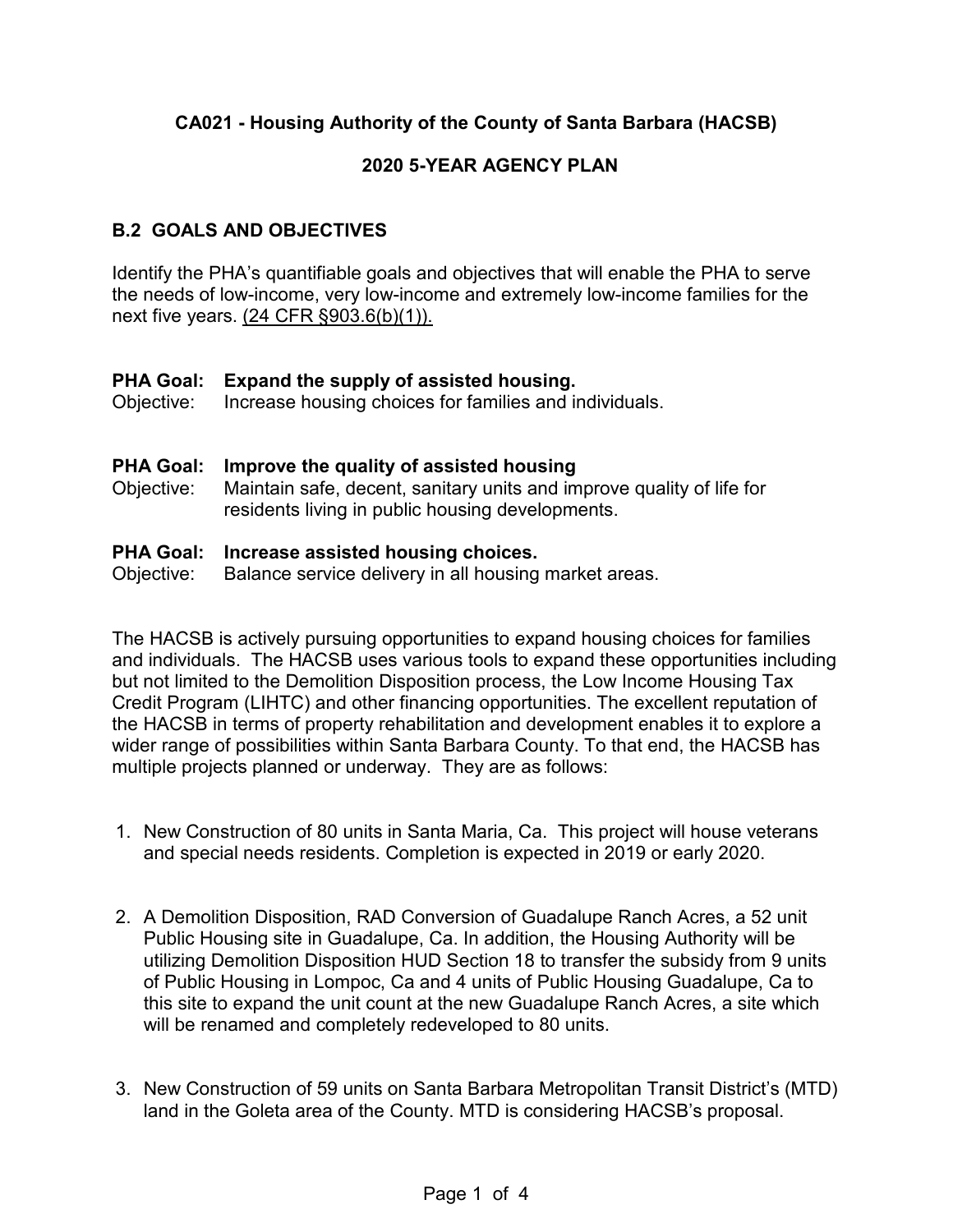- 4. A proposed development of 30 units in Santa Maria entitled "The West Cox Cottages'', 30 unit factory built home development for low income families and individuals which has been approved by the Santa Maria City Council.
- 5. A proposed development at Cypress and 7th Street in Lompoc, Ca. This new development will be a 15 unit project targeted for homeless individuals and has yet to be approved by the City of Lompoc.
- 6. Parkside Gardens is a rehabilitation of 48 units in Lompoc, Ca with LIHTC funds. This rehabilitation will enhance the site and amenities and upgrade dated building systems and units.
- 7. Attainment of Ownership interest in Home Base on G, in Lompoc, Ca. This 39 unit development houses special needs residents and attainment of ownership will enable HACSB to improve the physical structure and programs.
- 8. A Demolition Disposition, RAD Conversion of Evans Park, a 150 unit Public Housing site in Santa Maria, Ca.

#### **PHA Goal: Ensure equal opportunity and affirmatively further fair housing.**

Objective: Promote equal housing opportunities.

HACSB conducts ongoing on-site fair housing training by professionals that is attended by all employees who are in direct contact with the public.

#### **Other PHA Goal and Objective: Deter and eliminate program fraud.**

 and report program fraud. Briefings were also revised to deter and eliminate investigates all instances of suspected program fraud using a variety of tools.<br>Ongoing training of staff in fraud investigation is conducted. During 2018 HACSB initiated a mass-mailing to all HCV landlords and program participants that was designed to educate and encourage individuals to identify fraud and encourage the timely reporting of suspected abuse. The HACSB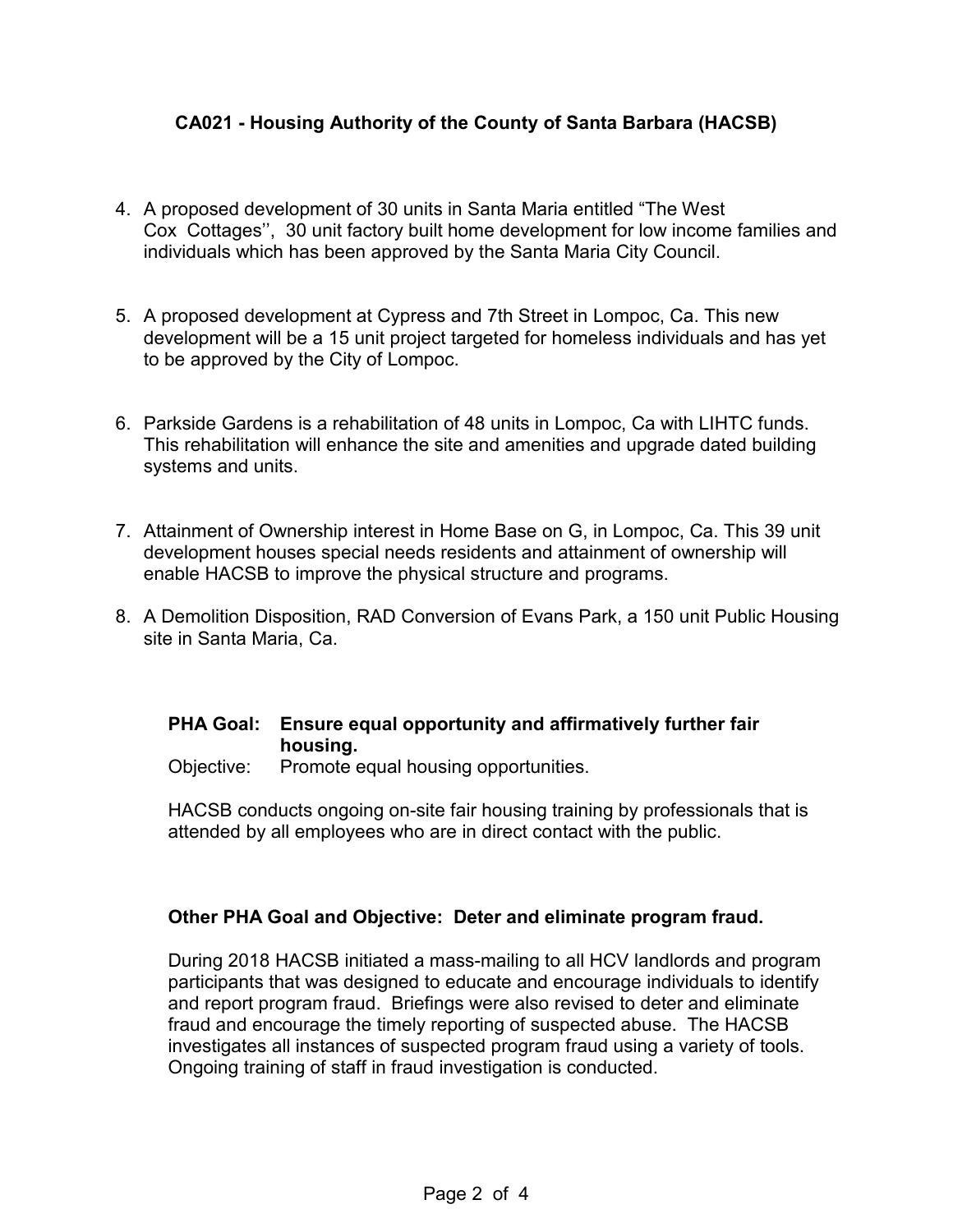#### **PHA Goal: Provide an improved living environment.**

Objective: Maintain safe, decent, sanitary units and improve quality of life for residents living in HACSB housing developments.

 The HACSB partners with a multitude of organizations to provide a number of onsite supportive services to HACSB residents, including:

|                | Count Name of Partner / Service Provider                                                     | Service                                                                                                                       |
|----------------|----------------------------------------------------------------------------------------------|-------------------------------------------------------------------------------------------------------------------------------|
| $\mathbf{1}$   | Alliance for Pharmaceutical Access                                                           | Affordable Medications and Equipment / Assistance Referrals                                                                   |
| $\overline{2}$ | Allan Hancock College                                                                        | ESL, GED, and Community Adult Education Programs                                                                              |
| 3              | ASES (After School & Safety Program)                                                         | After School Education and Safety Program                                                                                     |
| $\overline{4}$ | Be Well (formerly ADMHS)                                                                     | Alcohol, Drugs and Mental Health Services                                                                                     |
| 5              | Boys and Girls Club of Lompoc                                                                | Leadership, Art, Sports, Recreation, Mentorship, Homework Assistance                                                          |
| 6              | Boys and Girls Clubs of the Central Coast                                                    | Leadership, Art, Sports, Recreation, Mentorship, Homework Assistance                                                          |
| 7              | CAC (Community Action Commission)                                                            | Food Programs, Senior Meal Lunch Programs, Childcare Headstart                                                                |
| 8              | Cal Fresh - Food Stamps                                                                      | Food Assistance Program                                                                                                       |
| 9              | CALM (Child Abuse Listening Mediation)                                                       | Counseling Therapy for Abused Children and Family                                                                             |
| 10             | CCLC (Central Coast Literacy Council)                                                        | English Literacy and ESL Classes                                                                                              |
| 11             | CET (Center for Employment Training)                                                         | GED /Vocational Education and Training                                                                                        |
| 12             | Home for Good                                                                                | Homeless and Newly Housed Collaborative Services                                                                              |
| 13             | CHC (Community Health Centers)                                                               | Medical, Dental and Mental Health Services for Seniors & Families                                                             |
| 14             | Christ Lutheran Church / Trinity Lutheran Church                                             | Health & Wellness, Nutrition, Skill Training - Communication & Conflict Resolution                                            |
| 15             | CFPB (Consumer Financial Protection Bureau)                                                  | Financial Management, Credit Counseling, Homeownership Preparation and Training                                               |
| 16             | CPC (Community Partners in Caring                                                            | Senior Transportation Services & Volunteer Recruitment and Training                                                           |
| 17             | DVS (Domestic Violence Solutions)                                                            | Counseling, Awareness & Shelter Services for Woman & Children                                                                 |
| 18             | Econ Alliance of Northern Santa Barbara County                                               | Workforce, Financial and Literacy Initiative Workshops                                                                        |
| 19             | EDD (Employment Development Department)                                                      | Employment / Job Listings & Resources                                                                                         |
| 20             | FDIC Money Smart Live or Online                                                              | Online or Live - Financial Education and Training                                                                             |
| 21             | FSA (Family Service Agency)                                                                  | Individual & Family Counseling Services and Parental Classes                                                                  |
| 22             | Food Bank of Santa Barbara County                                                            | Free Nutritious Food & Food Programs for Residents                                                                            |
| 23             | Generations On-line (GOL)                                                                    | On-Line Computer Training for Senior Residents                                                                                |
| 24             | Good Samaritan Services Inc.                                                                 | Provide Support Services to the Homeless & Recently Housed                                                                    |
| 25             | Goodwill Industries of Ventura and SB Counties                                               | Vocational and Educational Opportunities for Employment & Job Services                                                        |
| 26             | Light and Life Church                                                                        | Movie Nights and Interactive Discussions on Relationship Building                                                             |
| 27             | Lompoc Fire Department                                                                       | Emergency Preparedness and Safety Education                                                                                   |
| 28             | Lompoc Police Department                                                                     | Neighborhood Watch and Safety Education                                                                                       |
| 29             | Lompoc Valley Medical Center                                                                 | Community Health Services and Senior Programs                                                                                 |
| 30             | Planned Parenthood                                                                           | Health Screenings, Services and Community Education                                                                           |
| 31             | Rona Barrett Foundation - Food Assistance                                                    | Free Nutritious Food & Food Programs for Residents                                                                            |
| 32             | Rona Barrett Foundation - Resident Services                                                  | Provide Supportive Services and Case Management for Residents                                                                 |
| 33             | Santa Barbara County Public Health Department                                                | Health Screenings, Services and Community Education                                                                           |
| 34             | Santa Barbara Neighborhood Clinics                                                           | Direct Health and Medical Services & Healthcare Evaluations                                                                   |
| 35             | Santa Maria Fire Department                                                                  | Emergency Preparedness and Safety Education                                                                                   |
| 36             | Santa Ynez Fire Department                                                                   | Emergency Preparedness and Safety Education                                                                                   |
| 37             | SER Jobs for Progress, Inc.                                                                  | GED / Vocational Education and Training                                                                                       |
| 38             | SYVPHP (Santa Ynez Valley People Helping People) Partnership Services for Food Distributions |                                                                                                                               |
| 39             | Senior Connection Resources (HI-CAP / MediCare) Senior Resource Link & Insurance Connections |                                                                                                                               |
| 40             | TCRC (Tri-Counties Regional Center)                                                          | Reading Resource Materials for Children & Families, Little Free Libraries                                                     |
| 41             | TMHA (Transitions Mental Health Association)                                                 | Mental Health Services, Assistance & Support                                                                                  |
| 42             | United Way of Northern Santa Barbara County                                                  | Free Tax Preparation Assistance, and AmeriCorp Services for Veterans & Homeless                                               |
| 43             | <b>UCSB Writing Program</b>                                                                  | Computer Education & Basic Skills Training - Microsoft Office Suite & Internet Skills                                         |
| 44             |                                                                                              | VCCDC (Ventura County Development Corporation Financial Management, Credit Counseling, Homeownership Preparation and Training |
| 45             | VNHC (Visiting Nurse and Hospice Care)                                                       | Health & Hospices Services & Medical Equipment Lending                                                                        |
| 46             | Workforce Investment Board - WRC / WIA - KRA                                                 | Employment Resource & Workforce Development                                                                                   |
| 47             | YMCA (Channel Islands)                                                                       | Exercise Services for Seniors & Families                                                                                      |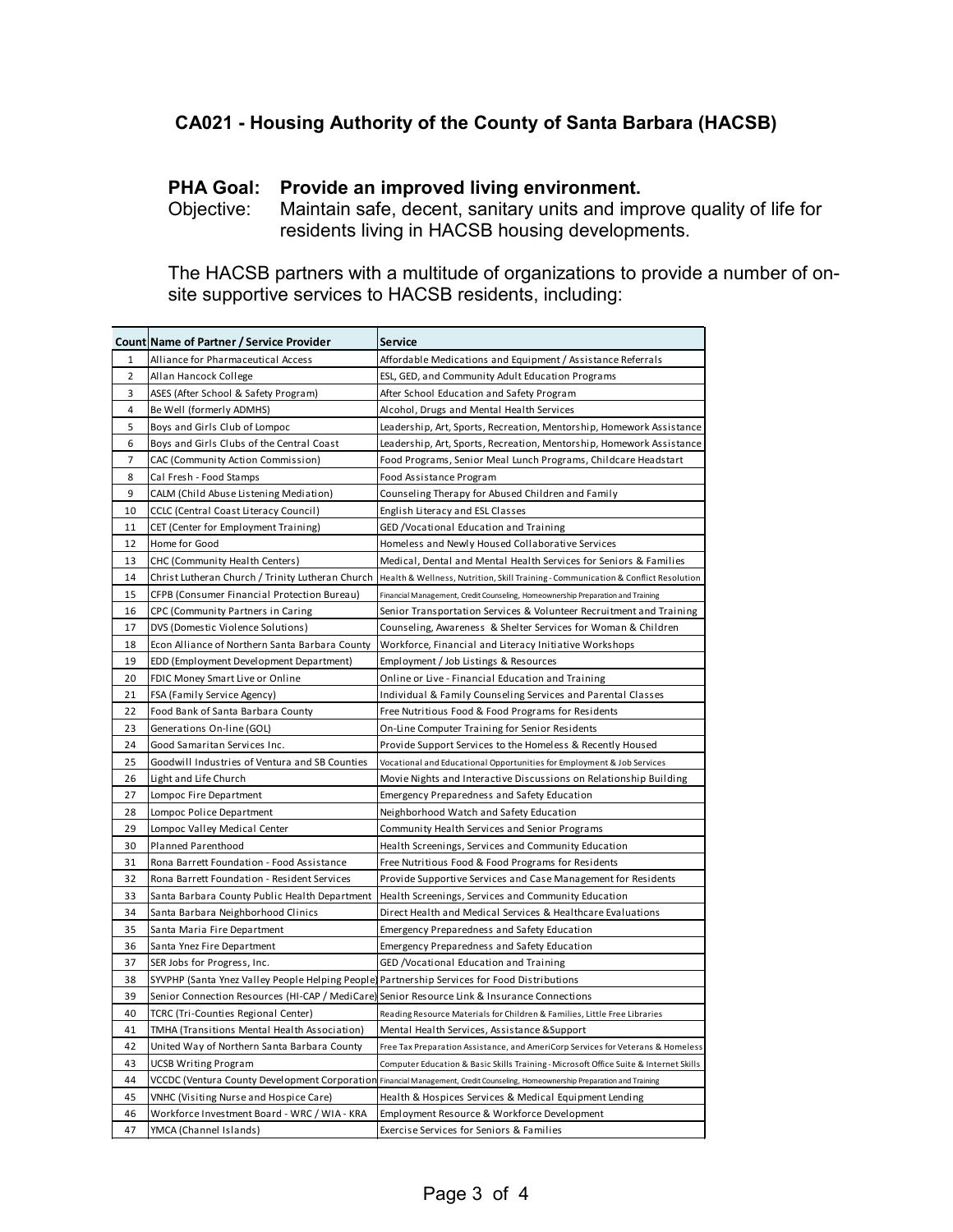#### **PHA Goal: Promote self-sufficiency and asset development of families and individuals.**

Objective: Create additional economic independence opportunities for families and individuals.

|   | <b>HACSB Case Management Services</b>         | Individual Intake and Referral for Services toward Self Sufficiency                                                                  |  |
|---|-----------------------------------------------|--------------------------------------------------------------------------------------------------------------------------------------|--|
|   |                                               | HACSB Computer Education Assistance & Training Computer Education & Basic Skills Training - Microsoft Office Suite & Internet Skills |  |
| 3 | <b>HACSB Family Self Sufficiency</b>          | Section 8 PBV and HCV Self Sufficiency - Work / Savings Incentive Program                                                            |  |
| 4 | HACSB Literacy / READ 4 LIFE Program          | Reading Literacy Program Sponsoring Mini-Libraries and Books                                                                         |  |
| 5 | HACSB Resident Council / Volunteer Leadership | Leadership Education and Training for Adults                                                                                         |  |
| 6 | HACSB Resident Meetings / Trainings           | Presentations and Outreach for Supportive Services w/ Refreshment & Door Prizes                                                      |  |
|   | HACSB Resident Newsletters & Outreach         | Resident Services Quarterly Newsletters with Partnership Articles and Outreach                                                       |  |
| 8 | HACSB Special Events & Partnership Fairs      | Community & Neighborhood Enrichment Activities and Outreach                                                                          |  |
| 9 | <b>HACSB Transportation / VAN</b>             | HACSB Van Provides Resident Transport to Off-Site Community Rooms for Services                                                       |  |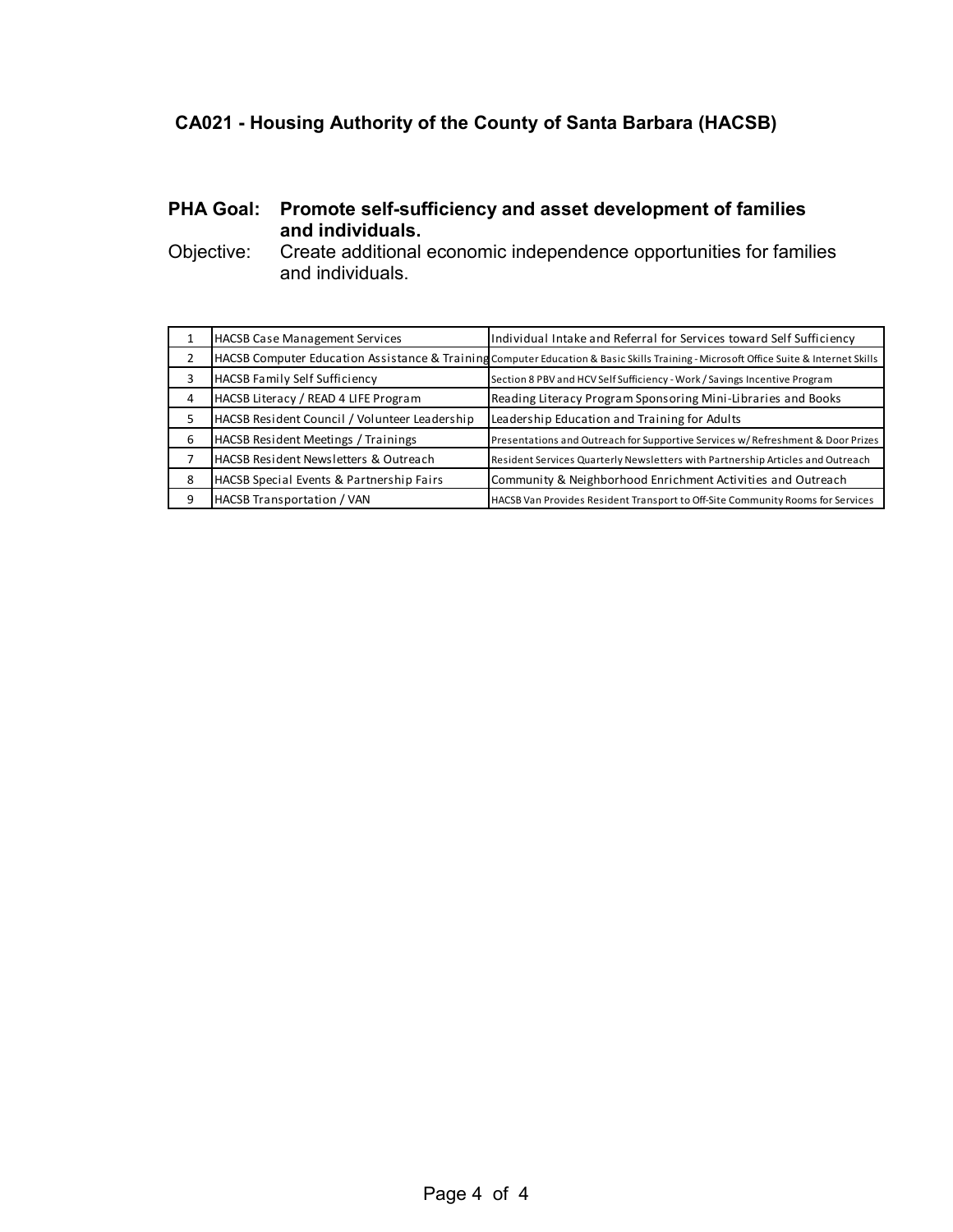#### **2020 5-YEAR AGENCY PLAN**

#### **B.3 PROGRESS REPORT**

described in the previous 5-Year Plan. <u>(24 CFR §903.6(b)(2)).</u> Include a report on the progress the PHA has made in meeting the goals and objectives

 VASH Vouchers. In 2018 the HACSB leased up 171 Homeless families in Housing Over the last year, the HACSB has been awarded a grant of 74 Family Unification Vouchers (FUP) in the Housing Choice Voucher (HCV) program and an additional 68 Authority owned or managed properties which encompasses 384 individuals, or 18% of the homeless individuals in Santa Barbara County as counted in the 2017 Point in Time Count.

The Housing Choice Voucher (HCV) program is fully leased up.

 In addition to the above, the HACSB has completed the following projects over the past 5 years:

- 1. Palm Grove Apartments 40 units; Lompoc, Ca, LIHTC Rehabilitation, 2014.
- 2. Pescadero Lofts 33 units; Isla Vista, Ca, New Construction, 2014.
- 3. Lompoc Terrace, 40 units; Lompoc, Ca, RAD Conversion and Rehabilitation, 2014.
- 4. Leland Park 16 units; Orcutt, Ca, RAD Conversion and Rehabilitation, 2015.
- 5. LC Grossman, 14 units; Goleta Ca, RAD Conversion and Rehabilitation, 2015.
- 6. Sandpiper Apartments 68 units; Goleta, Ca, LIHTC Rehabilitation, 2014.
- 7. Lompoc Gardens 75 units; Lompoc Ca, RAD Conversion and Rehabilitation, 2015.
- 8. Miller/Stanley 68 units; Lompoc, Ca, LIHTC Rehabilitation, 2015.
- 9. Santa Rita Village II 19 units; Lompoc Ca, New Construction, 2015.
- 10.The Golden Inn and Village Senior 60 units; Santa Ynez, Ca, New Construction, 2016.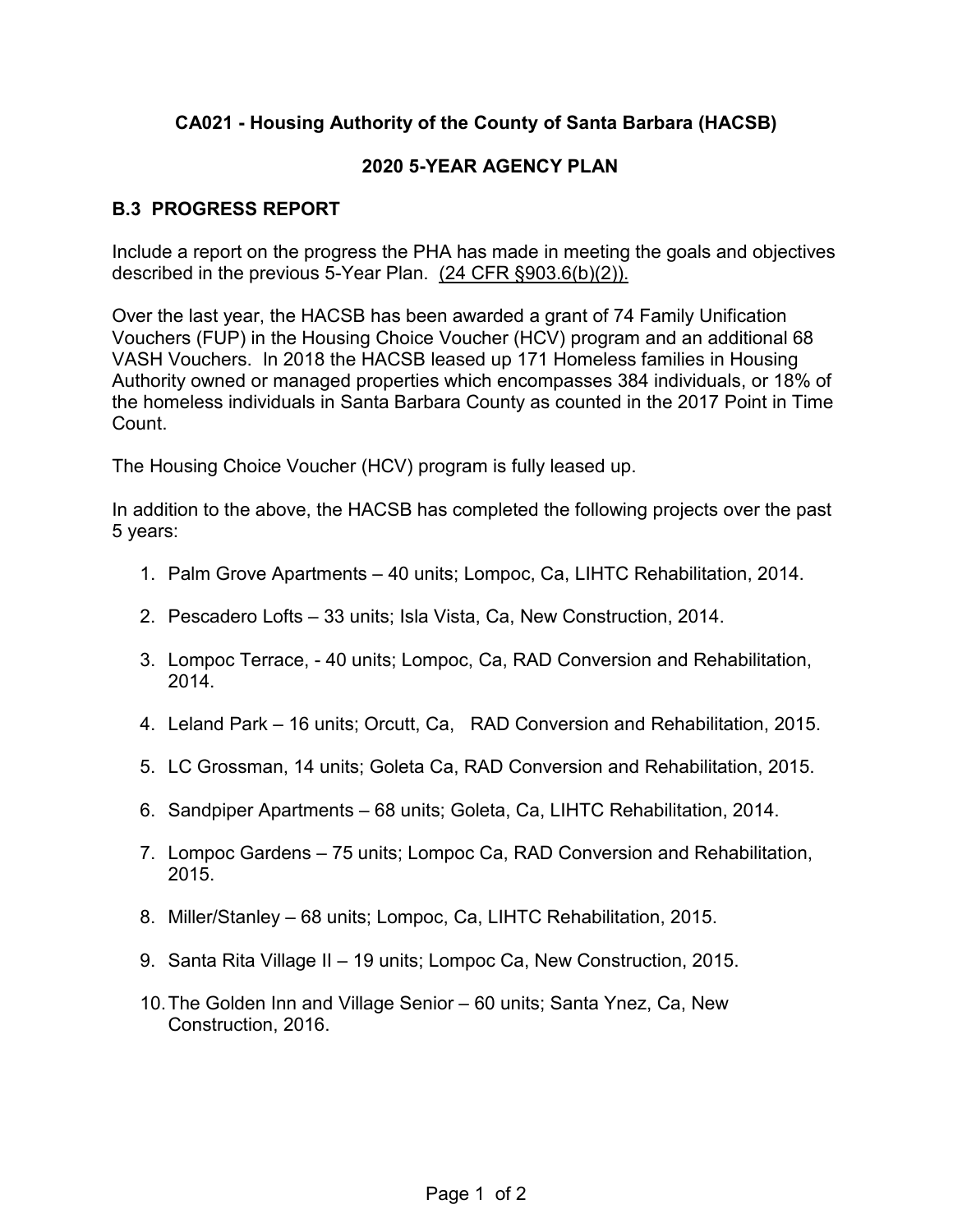#### **2020 5-YEAR AGENCY PLAN**

- 11.The Golden Inn and Village Family 27 units; Santa Ynez, Ca, New Construction, 2016.
- 12.Thompson Park 31 units; Lompoc, Ca, Acquisition Rehab, 2016.
- 13.Positano 118 units; Goleta, CA, Acquisition, 2016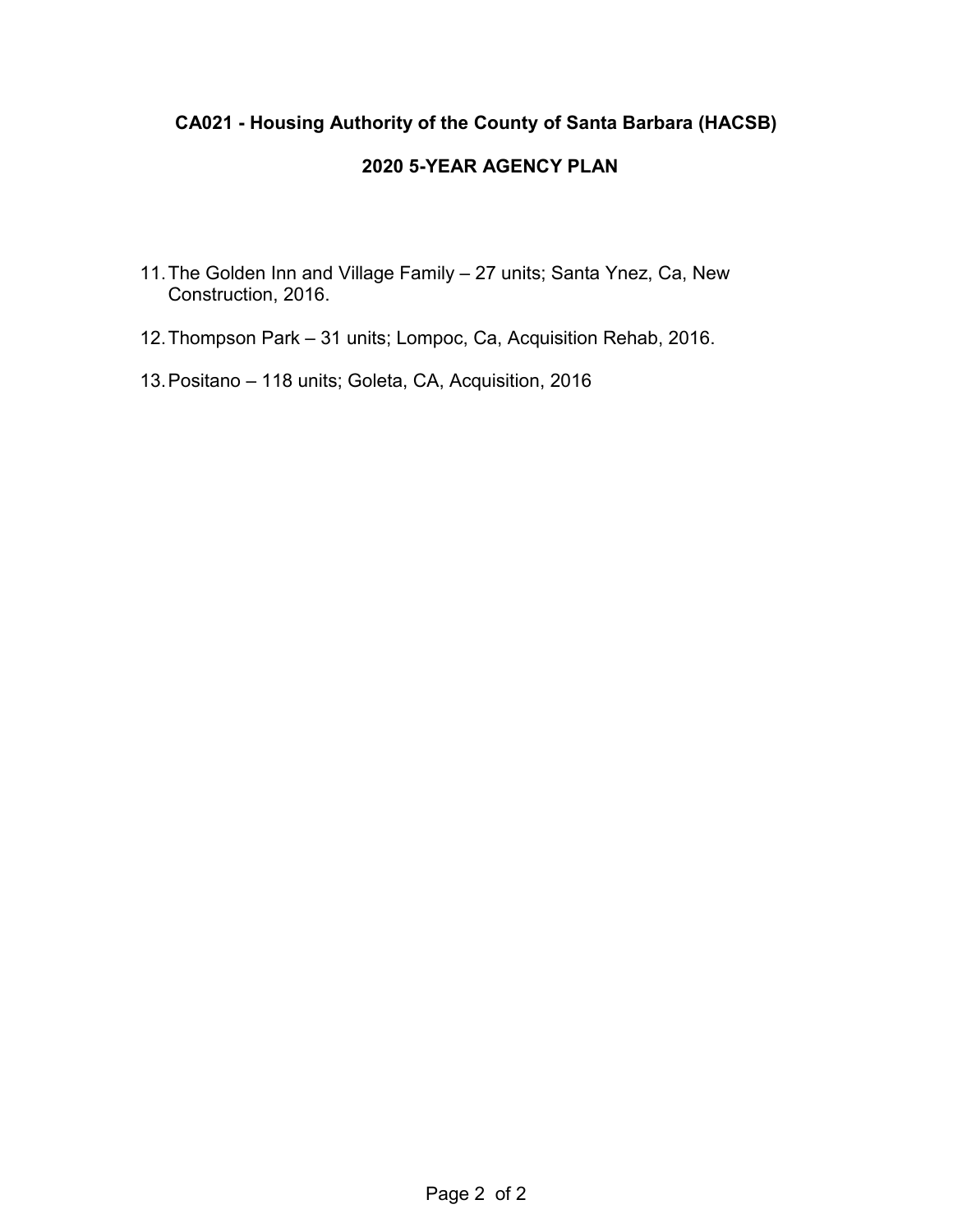#### **2020 5-YEAR AGENCY PLAN**

#### **B.4 VIOLENCE AGAINST WOMEN ACT (VAWA) GOALS**

dating violence, sexual assault, or stalking. <u>(24 CFR §903.6(a)(3)).</u> Provide a statement of the PHA's goals, activities, objectives, policies, or programs that will enable the PHA to serve the needs of child and adult victims of domestic violence,

 **Safety and Crime Prevention (VAWA).** A description of: 1) Any activities, services, or programs provided or offered by an agency, either directly or in partnership with other service providers, to child or adult victims of domestic violence, dating violence, sexual assault, or stalking; 2) Any activities, services, or programs provided or offered by a PHA that helps child and adult victims of domestic violence, dating violence, sexual assault, or stalking, to obtain or maintain housing; and 3) Any activities, services, or programs provided or offered by a public housing agency to prevent domestic violence, dating violence, sexual assault, and stalking, or to enhance the victim safety in assisted families (24 CFR §903.7(m)(5)).

 The PHA partners with local law enforcement to determine the needs of the residents and community, working towards a mutual goal of ensuring and improving the safety of residents. The PHA has undertaken partnerships with local organizations to enable the PHA to serve the needs of child and adult victims of domestic violence, dating violence, sexual assault or stalking.

Measures taken by the PHA include:

- A Memorandum of Understanding (MOU) with the City of Santa Maria Police Department to provide security surveillance monitoring services
- Partnership with law enforcement to analyze crime statistics over time for crimes committed "in and around" public housing
- connected with City of Lompoc Police Department ▪ Installation of state-of-the-art digital surveillance systems (cameras) –
- Partnership with Domestic Violence Solutions to reach out to PHA residents and increase awareness within the community at resident meetings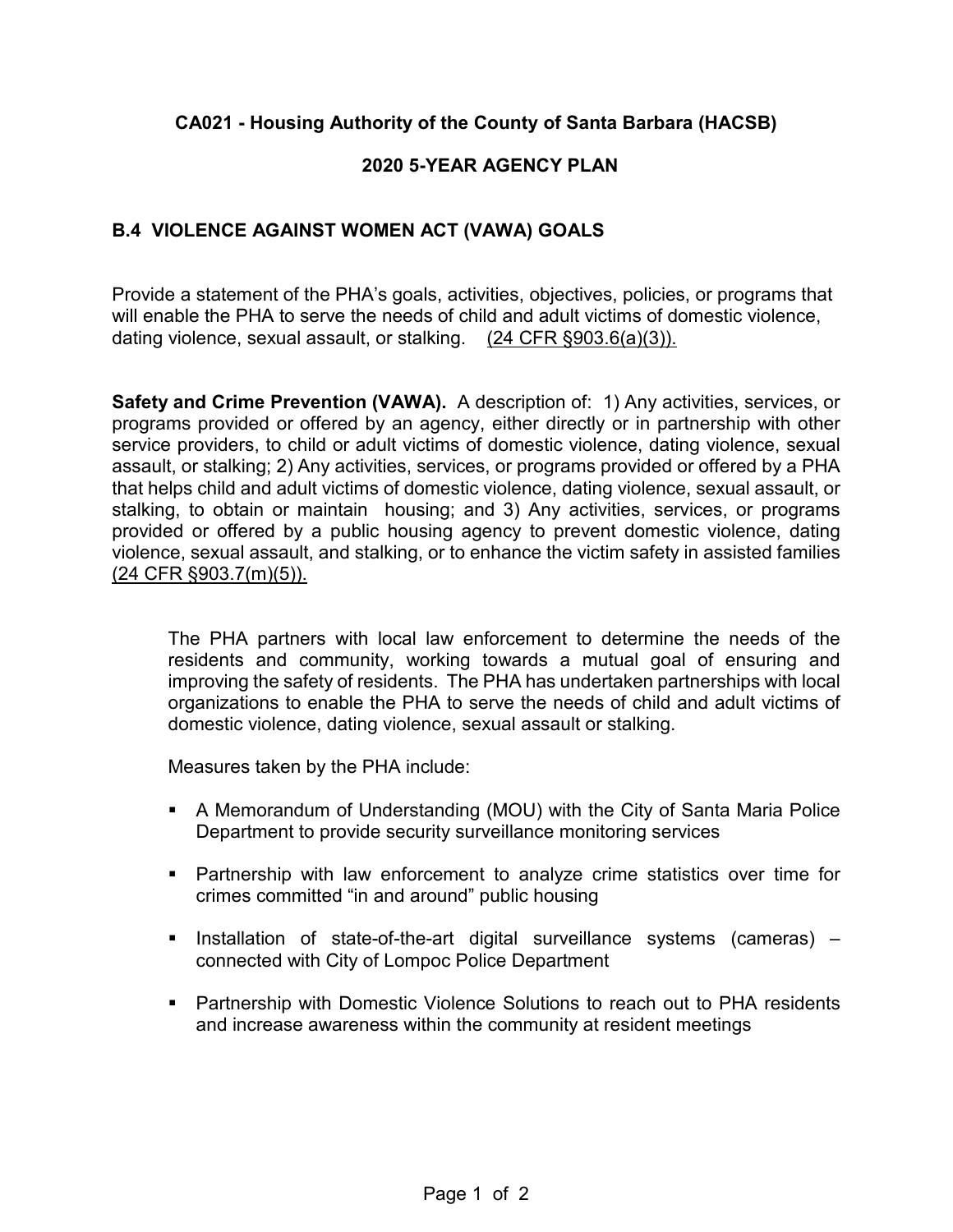of VAWA. The victim or threatened victim of an incident or incidents of actual or violence. The PHA may terminate the assistance/tenancy to remove a lawful victimized lawful occupants. The PHA may honor court orders regarding the rights where the family "breaks up". There is no limitation on the ability of the PHA to domestic violence, dating violence, or stalking, other than the victim may not be subject to a "more demanding standard" than non-victims. There is no prohibition The PHA has developed policies and procedures to implement the requirements threatened domestic violence, dating violence, or stalking will not be construed as a serious or repeated violation of the lease, and shall not be good cause for terminating the assistance, tenancy, or occupancy rights of the victim of such occupant or tenant who engages in criminal acts or threatened acts of violence or stalking to family members or others without terminating the assistance or evicting of access or control of the property and orders issued to protect the victim and to address the distribution or possession of property among household members terminate assistance for other good cause unrelated to the incident or incidents of on the PHA terminating assistance if it "can demonstrate an actual and imminent threat to other tenants or those employed at or providing service to the property if that tenant's (victim's) assistance is not terminated". Any protections provided by law which give greater protection to the victim are not superseded by these provisions. The PHA may require certification by the victim of victim status on such forms as the PHA and/or HUD shall prescribe or approve.

- of domestic violence, dating violence, sexual assault or stalking. • The PHA supports the goals of the VAWA Amendments and will comply with its requirements and will continue to administer its housing programs in ways that support and protect residents (including Section 8 Housing Choice Voucher program participants) and applicants who may be victims
- An emergency transfer plan facilitates a move with continued assistance, by awarding health and safety preferences to qualifying participants threatened with imminent harm.
- The PHA will not take any adverse action against a resident/participant or applicant solely on the basis of her or his being a victim of such criminal activity, including threats of such activity. "Adverse action" in this context includes denial or termination of housing assistance.
- The PHA will not subject a victim of domestic violence, dating violence, sexual assault or stalking to a more demanding standard for lease compliance than other residents.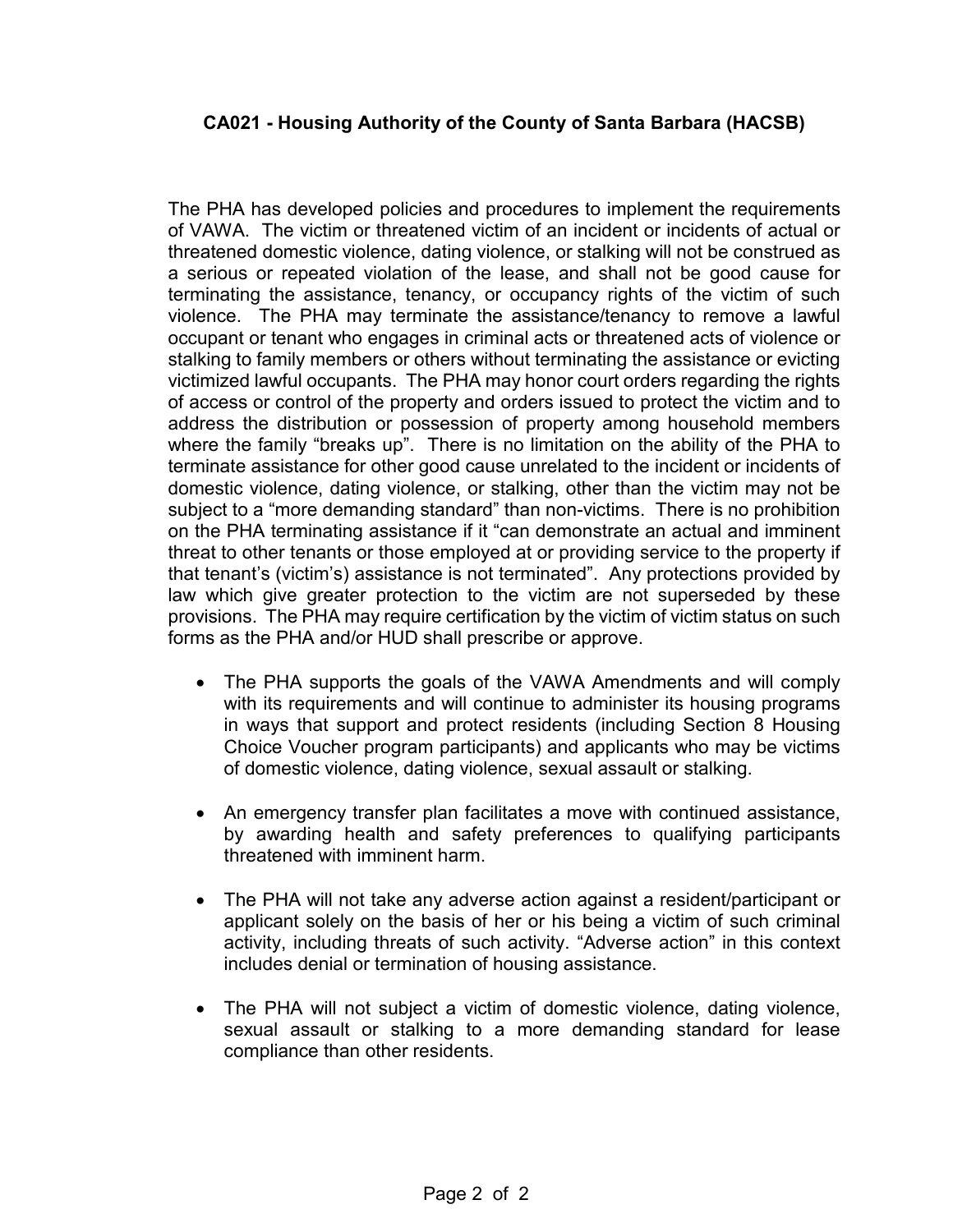#### **2020 5-YEAR AGENCY PLAN**

#### **B.5 Significant Amendment or Modification.**

 Provide a statement on the criteria used for determining a significant amendment or modification to the 5-Year Plan.

 HACSB will submit significant amendment or modification based on the following criteria:

- Changes to rent or admissions policies or organization of the waiting list;
- Any change with regard to demolition or disposition, designation, homeownership programs or conversion activities;
- Any other changes required by regulation.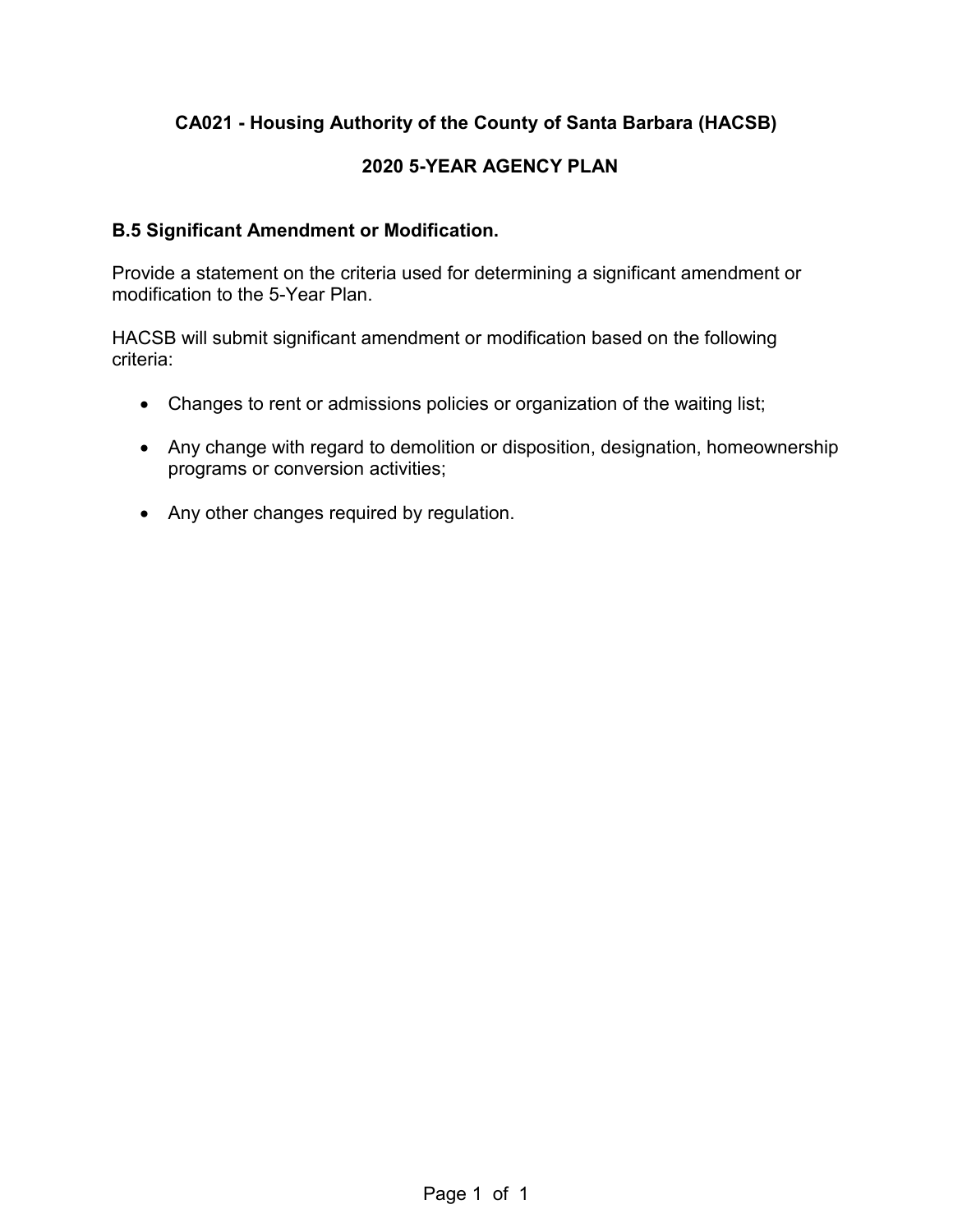#### **2020 5-YEAR AGENCY PLAN**

#### **B.6 Resident Advisory Board (RAB) comments**

Did the public or RAB provide comments? If yes, submit comments as an attachment to the Plan and describe the analysis of the comments and the PHA's decision made on these recommendations. (24 CFR §903.17(a)), (24 CFR §903.19),

 If comments are provided during public comment period and/or at RAB meetings they will be added.

 RAB Member Daisy Rich and Staff reviewed Draft 1 of the 2020 PHA 5-Year Annual Plan. While reviewing the plan RAB Member and recent FSS graduate Mrs. Rich shared her personal experience and reported an excellent relationship with resident services and management staff. She reported that she likes the cameras that are throughout Rancho Hermosa, that there is unity with the residents and good installed a playground and a basketball court for the children. Mrs. Rich is in the process of purchasing a home for herself and her family and is very grateful. participation with the food bank. She reported that it would be nice if Rancho Hermosa

#### Recommendations:

 shared by this RAB member. • There were no recommendations to the plan, other than the success story

 RAB Member Sandra Castillo and Staff reviewed Draft 1 of the 2020 PHA 5-Year Annual Plan. Ms. Castillo reported compliments of a good working relationship with resident services and management staff with trust and support. She reported that residents currently have good police surveillance, but that will be changing soon as the sheriff's department will be taking over and they have concerns about how it will effect VAWA and or other crimes. She is currently president of the resident council and more resident services. Ms. Castillo wants to know if the new community will have new cameras and be gated. Staff informed Ms. Castillo that the new development name will be Escalante Meadows residents currently feel safe and secure with cameras and good lighting. She said that reported that attendance is steady. She reported that residents are concerned on where they will live during the new construction at Guadalupe Acres. They are excited about having more units that will result in more residents, a larger community room and

#### Recommendations:

• RAB Members are seeking improved communication with residents throughout the demolition disposition project to ease concerns and involve the community during this major undertaking.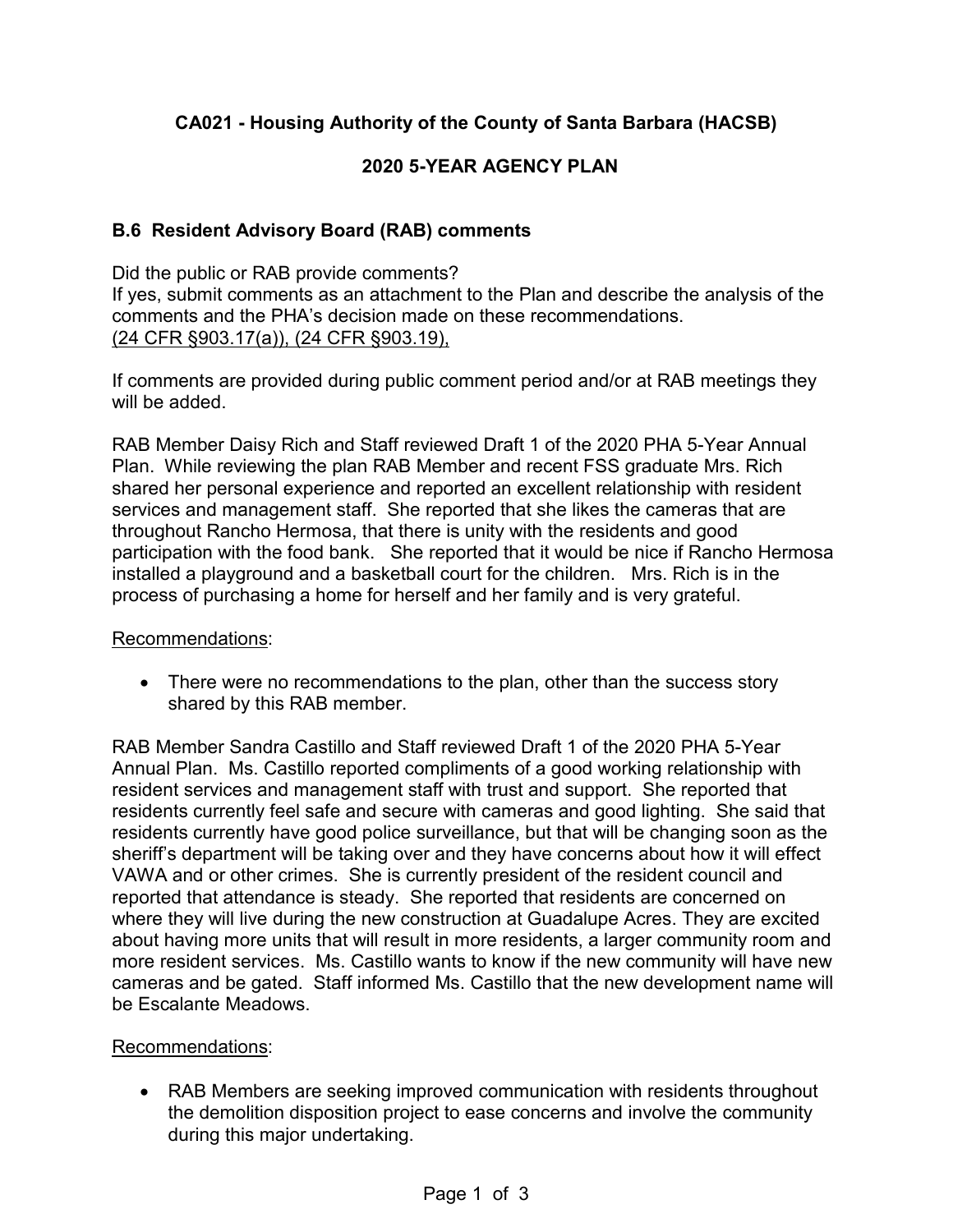Maria Ayala, as well as management staff. Mr. Paris reported a lot of resident sales, etc. He reported things are a lot better with the new cameras in the past month – less foot and car traffic. Mr. Paris requested that management consider installing cement walkways from back of unit sliding door to sidewalk for easy access for disabled RAB Member Glen Paris and Staff reviewed Draft 1 of the 2020 PHA 5-Year Annual Plan. Mr. Paris reported excellent relationship with resident services staff, primarily with services/activities offered including CHC lunches Mon-Fri as well as Food Bank, yard residents.

#### Recommendations:

• It was reported that in Lompoc some developments are experiencing homeless members of the community occupying common areas and it was suggested that residents would like to have signs on the streets facing the units that there are cameras on the premises. Residents also inquired about having gates installed around the property. RAB member Paris would like to have open pathway in front of windows (cutback of landscaping) for safety and emergencies.

 Annual Plan. Mrs. Aldapa reported that the Positano designated smoking area is too close to the apartment and that she is unable to open her windows because the smoke comes into her unit. During the summer it gets very hot and she has no air conditioning and is unable to open her windows. She and her family also smell the smoke when that the ashtray has caught on fire a couple of times and that people come and go all day and night and make noise keeping them awake or waking them up. Strangers also come and look in the ashtray for cigarette butts with left over tobacco. Mrs. Aldapa other residents have parties which results in them having no place to park. RAB Member Manuela Aldapa and Staff reviewed Draft 1 of the 2020 PHA 5-Year entering and leaving their unit, at the barbeque and children's play area. She reported reported that people who don't live in the complex park in the parking spaces when

other residents have parties which results in them having no place to park.<br>Mrs. Aldapa reported that she and other residents have a good relationship with grounds manager, Yolanda.

#### Recommendations:

- Mrs. Aldapa and other residents are requesting that the designated smoking area be moved or the development become nonsmoking for the health of the residents.
- Mrs. Aldapa requested more areas for children to play. There are areas that can be utilized if the landscape was changed for a second playground area or soccer area.
- Mrs. Aldapa requested assigned parking spaces for residents.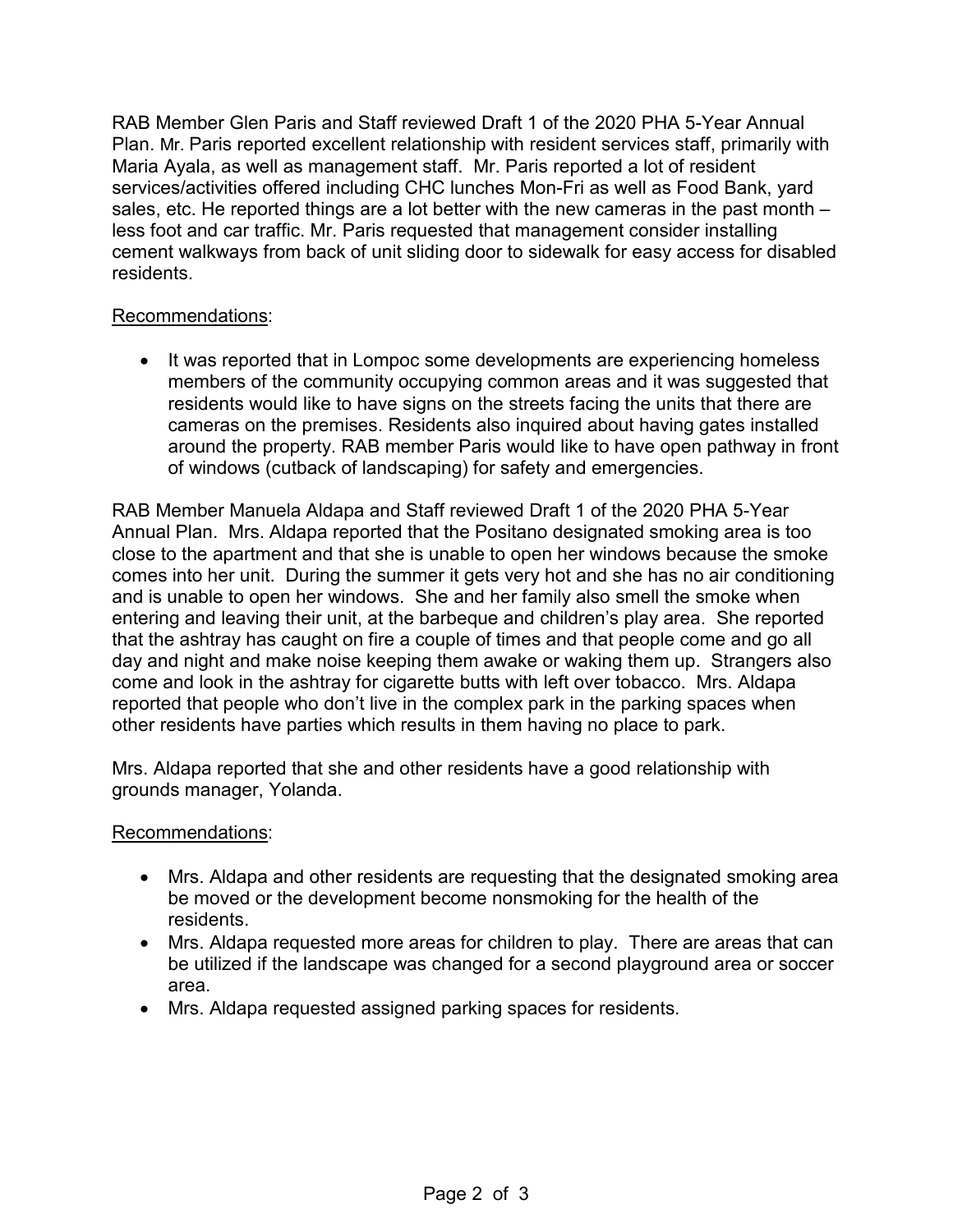Plan. He is very impressed with all of our upcoming goals and projects. Mr. Godeck RAB Member Steve Godeck and Staff reviewed Draft 1 of the 2020 PHA 5-Year Annual might have an interest in forming a resident council.

 Mr. Godeck said that he feels safe and secure at his residence and that he is very happy with the maintenance team, especially Antonio Giamblanco.

happy with the maintenance team, especially Antonio Giamblanco.<br>Mr. Godeck is very excited about all the resident activities and services that are offered Classes, massage, chiropractor, podiatrist, hair beautician, lunch served by Senior Center 3 times per week, Trader Joes 2 times per week, etc. He also stated that the high school is building a new swimming pool that they will have access to. by the Rona Barrett Foundation which include Yoga, Art, High School Computer

 see some classes offered to tenants on aging, dementia and the onset of Alzheimers. He feels this knowledge would empower tenants with positive support skills rather than He is mainly concerned with improving the quality of assisted housing. He would like to being reactive.

#### Recommendations:

• Resident Services expand service offerings to include curriculum for the aging population to improve their quality of life.

#### Public Comment(s):

 Resident Meeting Evans Park Community Room, 200 W. Williams St, Santa Maria, CA July 1, 2019 5:00 p.m.

- Resident made suggestion of new flooring in the community room.
- Resident made suggestion of coverage for the Food Bank at Evans Park when it rains.

Resident Meeting Lompoc Gardens Community Room, 304 W. College Ave, Lompoc, CA July 10, 2019 5:00 p.m.

- the entire property at 304 W. College to increase security for the residents. • Three Lompoc Gardens residents requested for HACSB to install fencing around
- Two Miller Stanley residents requested for HACSB to install gates around the property at 640 North Q St – Stanley property to increase the safety and security for the residents.
- Santa Rita Village resident inquired if there were any plans to install security screen doors for additional safety at development and additional information on computer classes available from resident services.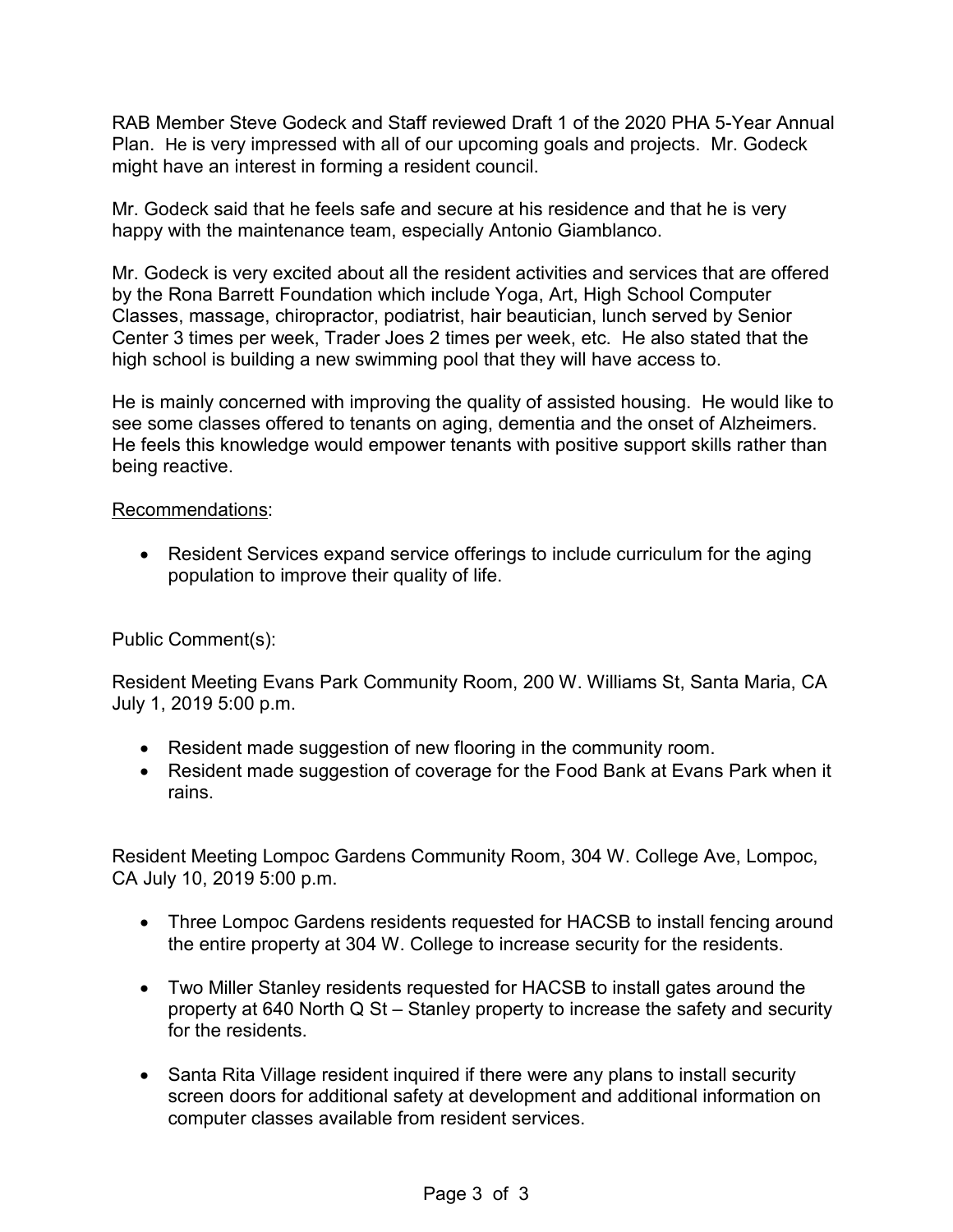#### **2020 5-YEAR AGENCY PLAN**

### **B.7 Certification by State or Local Officials.**

See attached.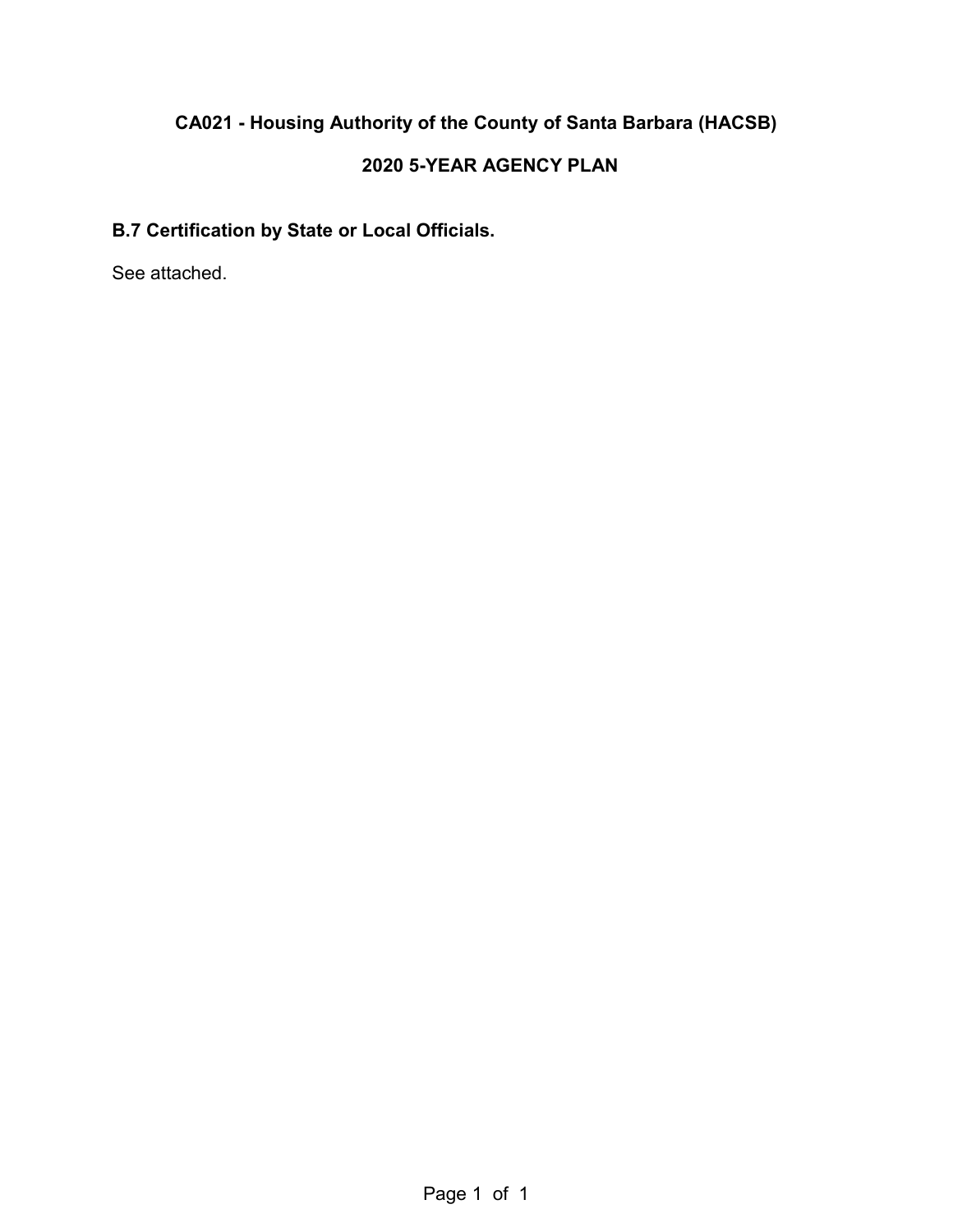#### Certification by State or Local Official of PHA Plans Consistency with the Consolidated Plan or State Consolidated Plan

I, Jason Stilwell (*Official's Name*), the City Manager (*Official's Title*)

 $\epsilon_{\mu}$  that the  $\epsilon_{\mu}$ 

certify that the 5-Year PHA Plan and/or Annual PHA Plan of the

Housing Authority of the County of Santa Barbara<br>PHA Name

is consistent with the Consolidated Plan or State Consolidated Plan and the Analysis of Impediments (AI) to Fair Housing Choice of the

City of Santa Maria

pursuant to 24 CFR Part 91.

**Local Jurisdiction Name** 

Provide a description of how the PHA Plan is consistent with the Consolidated Plan or State Consolidated Plan and the AI.

The Housing Authority of Santa Barbara County plans to continue expanding the supply of assisted housing in the City of Santa Maria and Improve the quality of assisted housing, Increase assisted housing choices, and provide Improved living environment, It also plans to improve equal opportunity and enforce fair housing to deter and eliminate fraud.

I hereby certify that all the information stated herein, as well as any information provided in the accompaniment herewith, is true and accurate. Warning: HUD will prosecute false convey to the statement may may result in capture and and may information provided in the accompaniment nerewith, is if to

| Name of Authorized Official | Title               |  |
|-----------------------------|---------------------|--|
| Jason Stilwell              | <b>City Manager</b> |  |
| Signature                   | Date                |  |
| $-1$                        | 75/14/19            |  |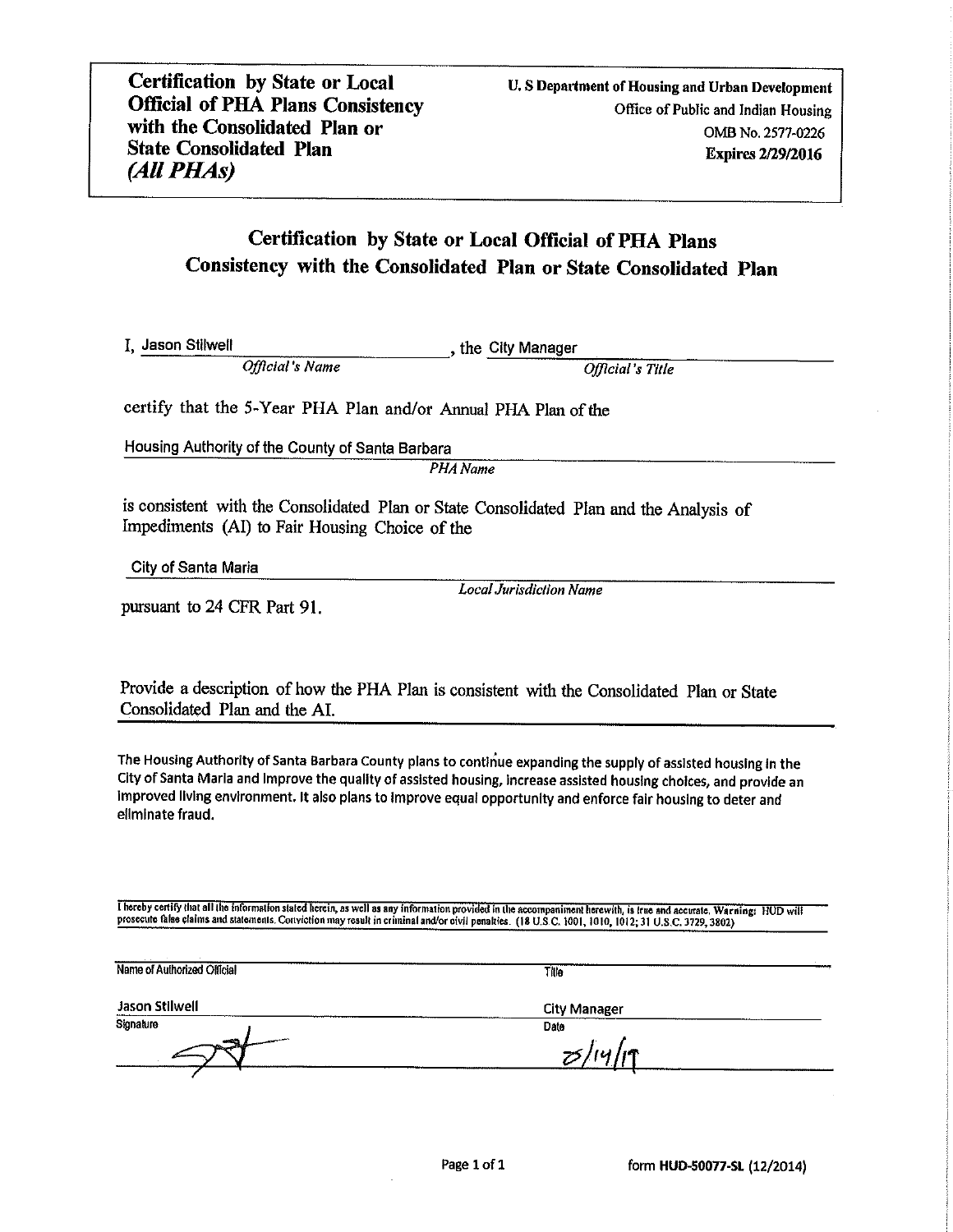#### Certification by State or Local Official of PHA Plans Consistency with the Consolidated Plan or State Consolidated Plan

|                                    | Mona Miyasato                                                  | the.     | IVUSINO<br><b>County Chief Executive Officer</b>                                                                                                                                                                                                                                                                                                                                                                                                                                                                                                                                                       |
|------------------------------------|----------------------------------------------------------------|----------|--------------------------------------------------------------------------------------------------------------------------------------------------------------------------------------------------------------------------------------------------------------------------------------------------------------------------------------------------------------------------------------------------------------------------------------------------------------------------------------------------------------------------------------------------------------------------------------------------------|
|                                    | Official's Name                                                |          | Official's Title                                                                                                                                                                                                                                                                                                                                                                                                                                                                                                                                                                                       |
|                                    | certify that the 5-Year PHA Plan and/or Annual PHA Plan of the |          | ಲ                                                                                                                                                                                                                                                                                                                                                                                                                                                                                                                                                                                                      |
|                                    |                                                                |          | Housing Authority of the County of Santa Barbara                                                                                                                                                                                                                                                                                                                                                                                                                                                                                                                                                       |
|                                    |                                                                | PHA Name | $\sim$                                                                                                                                                                                                                                                                                                                                                                                                                                                                                                                                                                                                 |
|                                    |                                                                |          | $\sim$<br>is consistent with the Consolidated Plan or State Consolidated Plan and the Analysis of                                                                                                                                                                                                                                                                                                                                                                                                                                                                                                      |
|                                    | Impediments (AI) to Fair Housing Choice of the                 |          |                                                                                                                                                                                                                                                                                                                                                                                                                                                                                                                                                                                                        |
|                                    |                                                                |          | County of Santa Barbara                                                                                                                                                                                                                                                                                                                                                                                                                                                                                                                                                                                |
|                                    |                                                                |          | <b>Local Jurisdiction Name</b>                                                                                                                                                                                                                                                                                                                                                                                                                                                                                                                                                                         |
|                                    | pursuant to 24 CFR Part 91.                                    |          |                                                                                                                                                                                                                                                                                                                                                                                                                                                                                                                                                                                                        |
|                                    |                                                                |          | such as "Expand the supply of assisted housing; Improve the quality of assisted housing; Increase assisted housing choices; Ensure equal<br>opportunity and affirmatively further fair housing; Deter and eliminate program fraud; Provide an improved living environment; and Promote                                                                                                                                                                                                                                                                                                                 |
|                                    |                                                                |          | self-sufficiency and asset development of families." These goals are consistent with the five (5) County 2015-2020 Consolidated Plan Strategic Plan goals:                                                                                                                                                                                                                                                                                                                                                                                                                                             |
|                                    | economic development."                                         |          | "Expand affordable housing; Assist non-homeless special needs populations; Build community infrastructure and service capacity; Assist<br>homeless individuals/families and those at-risk of homelessness with emergency and permanent housing and services; and Promote<br>I hereby certify that all the information stated herein, as well as any information provided in the accompaniment herewith, is true and accurate. Warning: HUD will<br>prosecute false claims and statements. Conviction may result in criminal and/or civil penalties. (18 U.S.C. 1001, 1010, 1012; 31 U.S.C. 3729, 3802) |
|                                    |                                                                |          |                                                                                                                                                                                                                                                                                                                                                                                                                                                                                                                                                                                                        |
|                                    | Name of Authorized Official                                    |          | Title                                                                                                                                                                                                                                                                                                                                                                                                                                                                                                                                                                                                  |
|                                    | Mona Miyasato                                                  |          | Chief Executive Officer (CEO)                                                                                                                                                                                                                                                                                                                                                                                                                                                                                                                                                                          |
| $\overline{\phantom{a}}$ Signature | 204                                                            |          | Date<br>$7 - 31 - 19$                                                                                                                                                                                                                                                                                                                                                                                                                                                                                                                                                                                  |
|                                    |                                                                |          |                                                                                                                                                                                                                                                                                                                                                                                                                                                                                                                                                                                                        |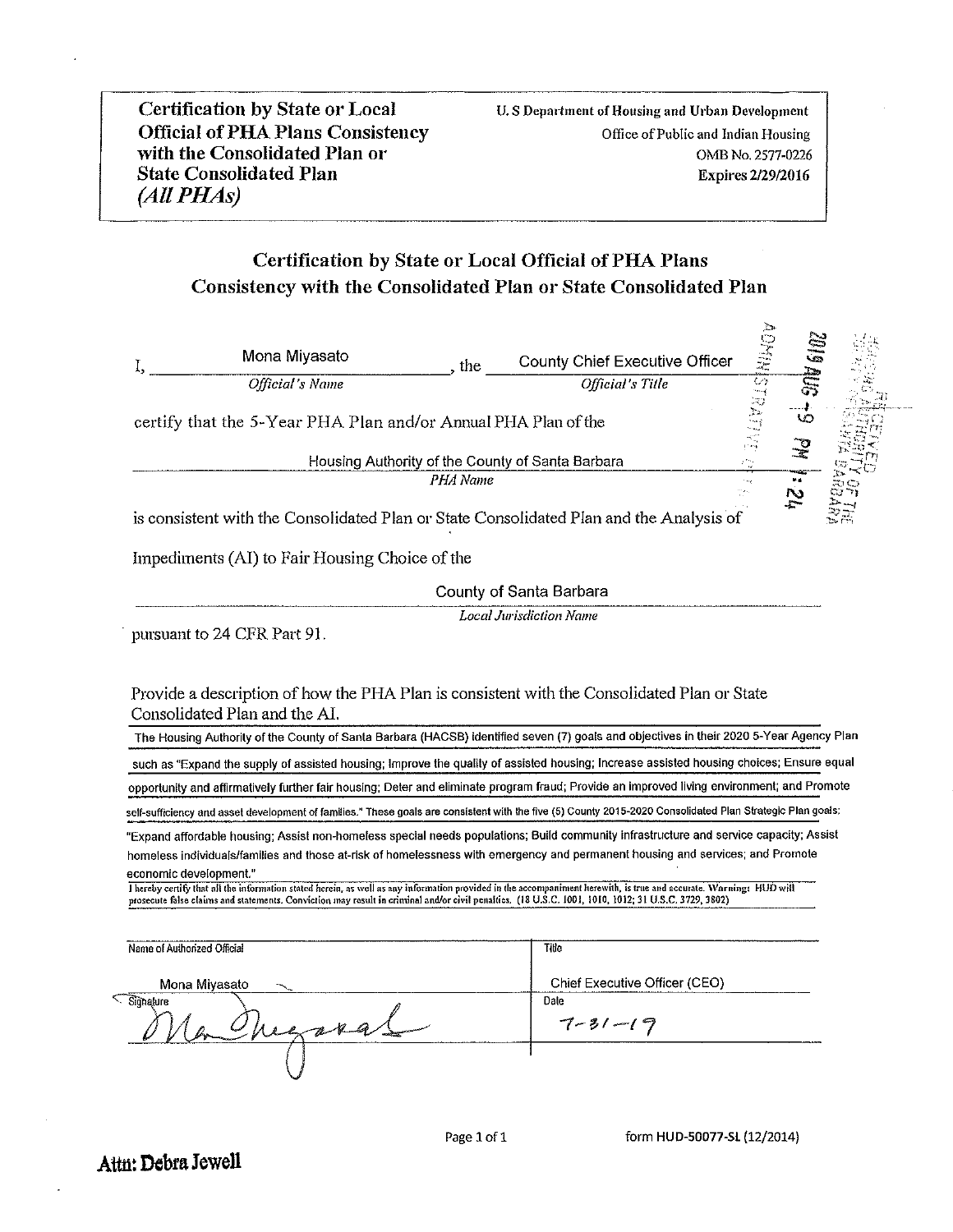Certification by State or Local **Official of PHA Plans Consistency** with the Consolidated Plan or **State Consolidated Plan**  $(AII PHAS)$ 

#### Certification by State or Local Official of PHA Plans Consistency with the Consolidated Plan or State Consolidated Plan

I, Andrea Keefer ( $\frac{1}{\sqrt{2}}$  the Planning Director (Office) care (Officially

that the 5-Year Plan and  $\theta$  of the 5-Year Plan and  $\theta$  and  $\theta$  and  $\theta$  and  $\theta$  and  $\theta$  and  $\theta$  the Housing-Housing-Housing-Housing-Housing-Housing-Housing-Housing-Housing-Housing-Housing-Housing-Housing-Housing-Ho

certify that the 5-Year PHA Plan and/or Annual PHA Plan of the

Housing Authority of the County of Santa Barbara<br>PHA Name  $\overline{A}$  and  $\overline{A}$  to Fair Housing  $C$ 

is consistent with the Consolidated Plan or State Consolidated Plan and the Analysis of

Impediments (AI) to Fair Housing Choice of the<br>City Of BUC|HOM (WHMIA COUNTY DESANTA BAYACIA CONSOLICATED Plan)

pursuant to 24 CFR Part 91.

Provide a description of how the PHA Plan is consistent with the Consolidated Plan or State Consolidated Plan and the AI.

|                | $\sim$<br>Ш<br>ю |   |
|----------------|------------------|---|
|                |                  | ╼ |
| --<br>---<br>Ī |                  |   |
|                |                  |   |

I hereby certify that all the information stated herein, as well as any information provided in the accompaniment herewith, is true and accurate. Warning: HUD will false claims and statements. Conviction may result in criminal and/or civil penalties. (18 US.C. 1001, 1010, 1012; 31 U.S.C. 3729, 3802)

Name of Authorized Official Title: Planning Director Director Director Director Director Director Director Director Director Director Director Director Director Director Director Director Director Director Director Director Director Director Director ming Director  $H$ Signature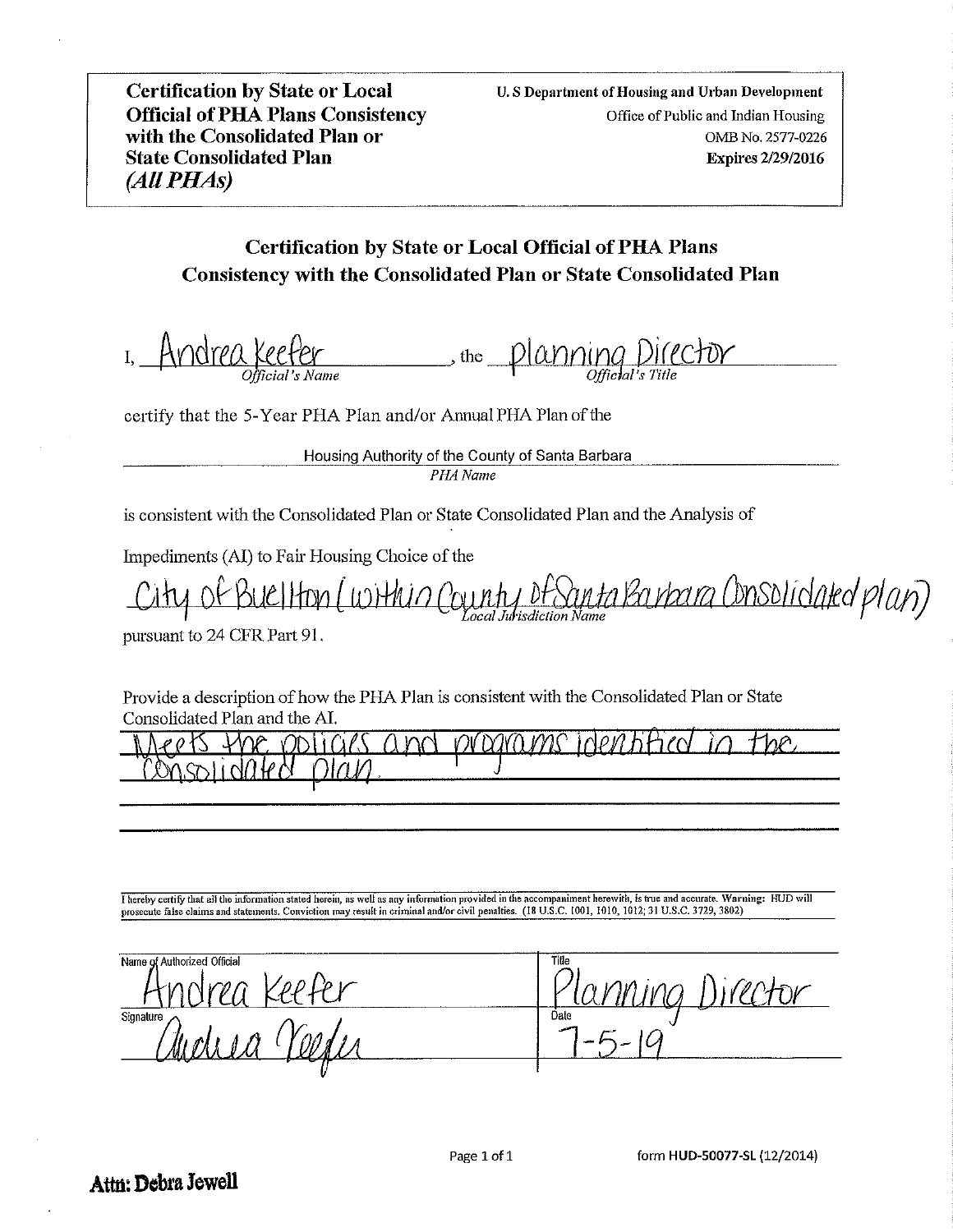Certification by State or Local **Official of PHA Plans Consistency** with the Consolidated Plan or **State Consolidated Plan** (All PHAs)

#### Certification by State or Local Official of PHA Plans Consistency with the Consolidated Plan or State Consolidated Plan

I, Claudia Dato (the City of Goleta's Sr. Project Manager)  $\text{Official's Name}$  can be  $\text{Official's Title}$  can be  $\text{Official's Title}$  that the  $\text{Official's Title}$ 

certify that the 5-Year PHA Plan and/or Annual PHA Plan of the

Housing Authority of the County of Santa Barbara<br>
PHA Name

is consistent with the Consolidated Plan or State Consolidated Plan and the Analysis of

Impediments (AI) to Fair Housing Choice of the

pursuant to 24 CFR Part 91.

ś

Jurisdiction Name) pursuant to 24 CFR Part 91.

Provide a description of how the PHA Plan is consistent with the Consolidated Plan or State Consolidated Plan and the AI.

| orsolidated<br>e comsis femt<br>With the Pity of          |
|-----------------------------------------------------------|
| $inc\%$ pase<br>$Q_{\ell}$<br>$\rightarrow$ $\rightarrow$ |
| housing. The<br>ルバチェ<br>ana                               |
| Plan<br>Golet<br>エコノト<br>ز بر بر سر                       |

I hereby certify that all the information stated herein, as well as any information provided in the accompaniment herewith, is true and accurate. Warning: HUD will false claims and statements. Conviction may result in criminal and/or civil penalties. (18 US.C. 1001, 1010, 1012; 31 U.S.C. 3729, 3802)

Tille<br>Senior Project Manager Name of Authorized Official dia Da  $\begin{pmatrix} 1 \\ 2 \end{pmatrix}$ Signature Date:  $\left( \begin{array}{cc} 1 & 1 \\ 1 & 1 \end{array} \right)$